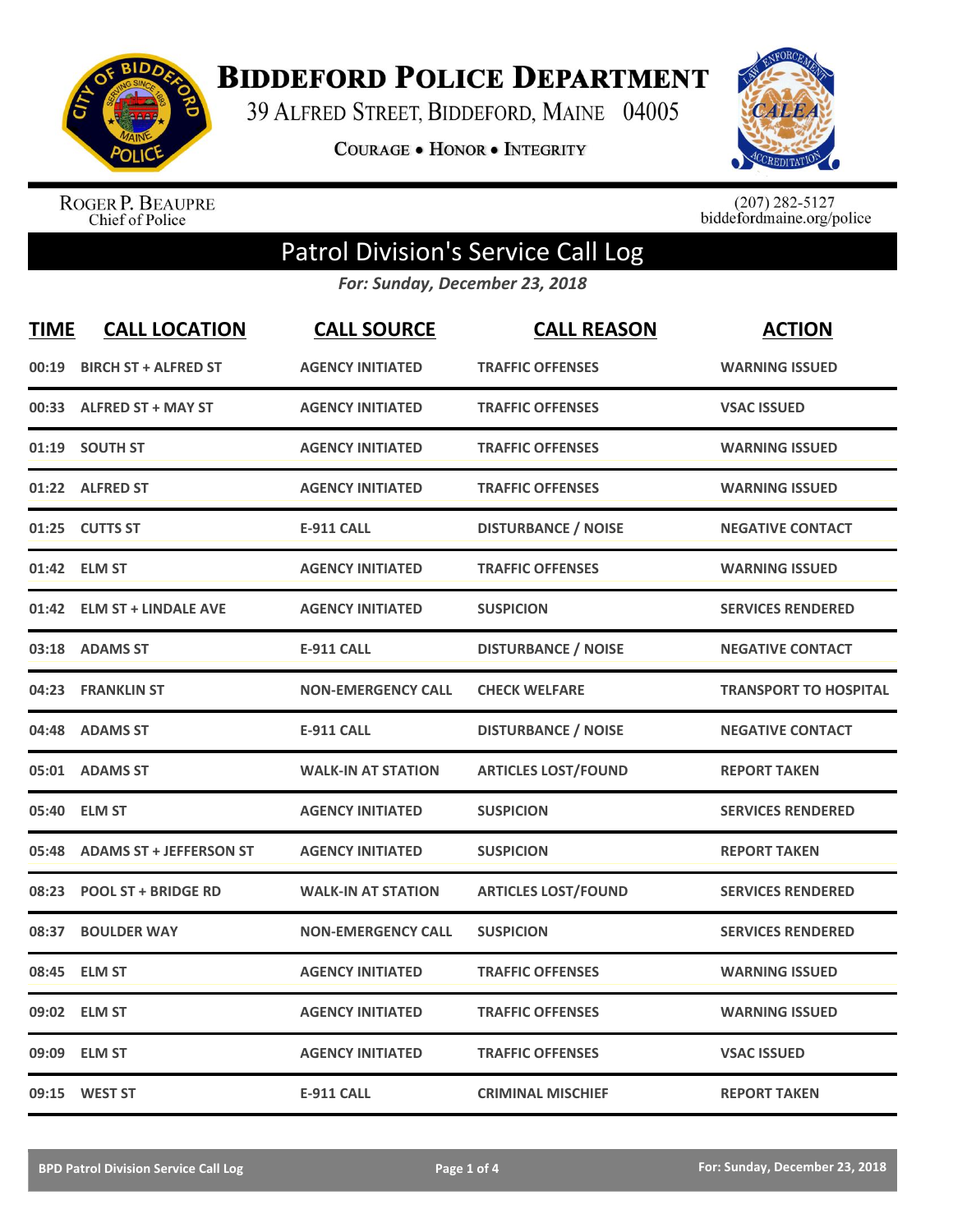| <b>TIME</b> | <b>CALL LOCATION</b>                                                                                                          | <b>CALL SOURCE</b>        | <b>CALL REASON</b>                  | <b>ACTION</b>                |  |  |  |
|-------------|-------------------------------------------------------------------------------------------------------------------------------|---------------------------|-------------------------------------|------------------------------|--|--|--|
|             | 09:32 ALFRED ST                                                                                                               | <b>AGENCY INITIATED</b>   | <b>TRAFFIC OFFENSES</b>             | <b>WARNING ISSUED</b>        |  |  |  |
| 10:00       | <b>JANELLE ST</b>                                                                                                             | <b>AGENCY INITIATED</b>   | <b>TRAFFIC OFFENSES</b>             | <b>VSAC ISSUED</b>           |  |  |  |
| 10:22       | <b>BOULDER WAY</b>                                                                                                            | <b>NON-EMERGENCY CALL</b> | <b>SHOPLIFTING</b>                  | <b>CITATION ISSUED</b>       |  |  |  |
|             | OFFENDER: JENNIFER MARIE HELMS  AGE: 31  RESIDENT OF: LEWISTON, ME<br><b>CHARGE: THEFT BY UNAUTHORIZED TAKING OR TRANSFER</b> |                           |                                     |                              |  |  |  |
|             | 10:25 WEST ST                                                                                                                 | <b>AGENCY INITIATED</b>   | <b>TRAFFIC OFFENSES</b>             | <b>WARNING ISSUED</b>        |  |  |  |
|             | 11:03 BRADBURY ST + CUTTS ST                                                                                                  | <b>AGENCY INITIATED</b>   | <b>ARTICLES LOST/FOUND</b>          | <b>SERVICES RENDERED</b>     |  |  |  |
|             | 11:36 ELM ST                                                                                                                  | <b>NON-EMERGENCY CALL</b> | <b>ARTICLES LOST/FOUND</b>          | <b>SERVICES RENDERED</b>     |  |  |  |
|             | 11:51 CLEAVES ST                                                                                                              | <b>AGENCY INITIATED</b>   | <b>PAPERWORK</b>                    | <b>PAPERWORK NOT SERVED</b>  |  |  |  |
| 11:54       | <b>ORCHARD ST</b>                                                                                                             | <b>NON-EMERGENCY CALL</b> | <b>CODES ENFORCEMENT</b>            | <b>SERVICES RENDERED</b>     |  |  |  |
| 11:59       |                                                                                                                               | <b>NON-EMERGENCY CALL</b> | <b>ARTICLES LOST/FOUND</b>          | <b>NO ACTION REQUIRED</b>    |  |  |  |
|             | 12:09 ALFRED ST                                                                                                               | <b>AGENCY INITIATED</b>   | <b>TRAFFIC OFFENSES</b>             | <b>WARNING ISSUED</b>        |  |  |  |
|             | 12:23 ALFRED ST                                                                                                               | <b>WALK-IN AT STATION</b> | <b>COURT ORDERED CHECK IN</b>       | <b>SERVICES RENDERED</b>     |  |  |  |
| 12:34       | <b>MIDDLE ST</b>                                                                                                              | <b>NON-EMERGENCY CALL</b> | <b>ANIMAL COMPLAINT</b>             | <b>SERVICES RENDERED</b>     |  |  |  |
|             | 12:39 ALFRED ST                                                                                                               | <b>WALK-IN AT STATION</b> | <b>PAPERWORK</b>                    | <b>SERVICES RENDERED</b>     |  |  |  |
|             | 13:21 ELM ST                                                                                                                  | <b>AGENCY INITIATED</b>   | <b>BAIL CHECK</b>                   | <b>NO VIOLATION</b>          |  |  |  |
|             | 13:37 MAY ST                                                                                                                  | <b>AGENCY INITIATED</b>   | <b>TRAFFIC OFFENSES</b>             | <b>WARNING ISSUED</b>        |  |  |  |
|             | 13:45 VICTORY LN                                                                                                              | <b>AGENCY INITIATED</b>   | <b>TRAFFIC OFFENSES</b>             | <b>WARNING ISSUED</b>        |  |  |  |
|             | 14:05 HILL ST                                                                                                                 | <b>AGENCY INITIATED</b>   | <b>TRAFFIC OFFENSES</b>             | <b>WARNING ISSUED</b>        |  |  |  |
|             | 14:07 ALFRED ST                                                                                                               | <b>NON-EMERGENCY CALL</b> | <b>DPW REQUEST</b>                  | <b>REFERRED OTHER AGENCY</b> |  |  |  |
|             | 14:11 HILL ST                                                                                                                 | <b>AGENCY INITIATED</b>   | <b>TRAFFIC OFFENSES</b>             | <b>VSAC ISSUED</b>           |  |  |  |
|             | <b>14:26 HILL ST</b>                                                                                                          | <b>AGENCY INITIATED</b>   | <b>TRAFFIC OFFENSES</b>             | <b>VSAC ISSUED</b>           |  |  |  |
|             | 15:28 CLEAVES ST                                                                                                              | <b>AGENCY INITIATED</b>   | <b>PROTECTION FROM ABUSE SERVIC</b> | <b>NEGATIVE CONTACT</b>      |  |  |  |
|             | 16:03 ALFRED ST                                                                                                               | <b>WALK-IN AT STATION</b> | <b>COURT ORDERED CHECK IN</b>       | <b>SERVICES RENDERED</b>     |  |  |  |
|             | 16:04 ALFRED ST + PRECOURT ST                                                                                                 | <b>AGENCY INITIATED</b>   | <b>TRAFFIC OFFENSES</b>             | <b>WARNING ISSUED</b>        |  |  |  |
|             | 16:09 ALFRED ST                                                                                                               | <b>AGENCY INITIATED</b>   | <b>TRAFFIC OFFENSES</b>             | <b>VSAC ISSUED</b>           |  |  |  |
|             | 16:13 ALFRED ST + BOULDER WAY                                                                                                 | <b>AGENCY INITIATED</b>   | <b>TRAFFIC OFFENSES</b>             | <b>WARNING ISSUED</b>        |  |  |  |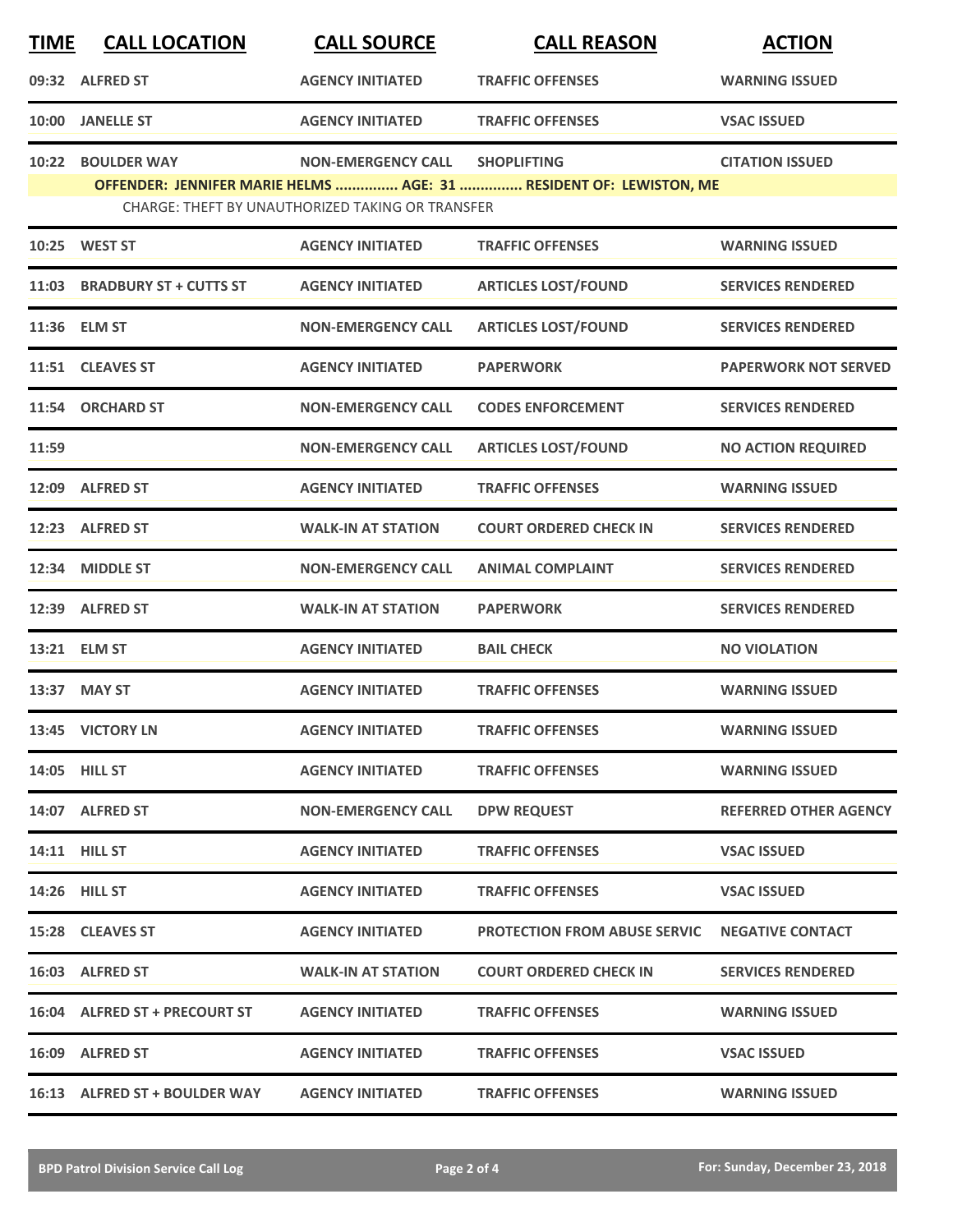| <b>TIME</b>  | <b>CALL LOCATION</b>                                                                                                                                                                                                                                                           | <b>CALL SOURCE</b>        | <b>CALL REASON</b>               | <b>ACTION</b>            |  |  |  |
|--------------|--------------------------------------------------------------------------------------------------------------------------------------------------------------------------------------------------------------------------------------------------------------------------------|---------------------------|----------------------------------|--------------------------|--|--|--|
| 16:45        | JEFFERSON ST + WASHINGTON S AGENCY INITIATED                                                                                                                                                                                                                                   |                           | <b>TRAFFIC OFFENSES</b>          | <b>WARNING ISSUED</b>    |  |  |  |
|              | 16:55 ALFRED ST + ANDREWS RD                                                                                                                                                                                                                                                   | <b>AGENCY INITIATED</b>   | <b>TRAFFIC OFFENSES</b>          | <b>VSAC ISSUED</b>       |  |  |  |
|              | 16:58 ALFRED ST                                                                                                                                                                                                                                                                | <b>AGENCY INITIATED</b>   | <b>TRAFFIC OFFENSES</b>          | <b>WARNING ISSUED</b>    |  |  |  |
| 16:59 ELM ST |                                                                                                                                                                                                                                                                                | <b>AGENCY INITIATED</b>   | <b>TRAFFIC OFFENSES</b>          | <b>SERVICES RENDERED</b> |  |  |  |
|              | 17:00 ELM ST                                                                                                                                                                                                                                                                   | <b>NON-EMERGENCY CALL</b> | <b>CIVIL COMPLAINT</b>           | <b>SERVICES RENDERED</b> |  |  |  |
| 17:01        | <b>BOULDER WAY</b>                                                                                                                                                                                                                                                             | <b>WALK-IN AT STATION</b> | <b>ARTICLES LOST/FOUND</b>       | <b>SERVICES RENDERED</b> |  |  |  |
|              | 17:26 CROSS ST                                                                                                                                                                                                                                                                 | <b>NON-EMERGENCY CALL</b> | <b>DOMESTIC COMPLAINTS</b>       | <b>REPORT TAKEN</b>      |  |  |  |
|              | 17:34 CENTER ST + ELM ST                                                                                                                                                                                                                                                       | <b>NON-EMERGENCY CALL</b> | <b>CMP POLE DAMAGED</b>          | <b>SERVICES RENDERED</b> |  |  |  |
|              | 18:00 ALFRED ST + DENTAL AVE                                                                                                                                                                                                                                                   | <b>AGENCY INITIATED</b>   | <b>TRAFFIC OFFENSES</b>          | <b>WARNING ISSUED</b>    |  |  |  |
|              | 18:01 ALFRED ST + MAY ST                                                                                                                                                                                                                                                       | <b>AGENCY INITIATED</b>   | <b>TRAFFIC OFFENSES</b>          | <b>WARNING ISSUED</b>    |  |  |  |
|              | 18:12 CROSS ST                                                                                                                                                                                                                                                                 | <b>NON-EMERGENCY CALL</b> | <b>CRIM THREAT / TERRORIZING</b> | <b>REPORT TAKEN</b>      |  |  |  |
| 18:26        | <b>ALFRED ST</b>                                                                                                                                                                                                                                                               | <b>NON-EMERGENCY CALL</b> | <b>SUSPICION</b>                 | <b>SERVICES RENDERED</b> |  |  |  |
| 18:32        | <b>ELM ST + PRECOURT ST</b>                                                                                                                                                                                                                                                    | <b>E-911 CALL</b>         | 911 MISUSE                       | <b>NEGATIVE CONTACT</b>  |  |  |  |
|              | 18:45 ALFRED ST<br><b>AGENCY INITIATED</b><br><b>VIOL OF BAIL CONDITIONS</b><br><b>ARREST(S) MADE</b><br>OFFENDER: TASHYA CHEANNE TOWNSEND  AGE: 36  RESIDENT OF: WESTBROOK, ME<br>CHARGE: OPERATING AFTER LICENSE SUSPENSION<br><b>CHARGE: VIOLATING CONDITION OF RELEASE</b> |                           |                                  |                          |  |  |  |
|              | 20:42 ALFRED ST + GRAHAM ST                                                                                                                                                                                                                                                    | <b>AGENCY INITIATED</b>   | <b>TRAFFIC OFFENSES</b>          | <b>CITATION ISSUED</b>   |  |  |  |
|              | OFFENDER: ERICA LYN HALEY  AGE: 24  RESIDENT OF: BIDDEFORD, ME<br>CHARGE: OPERATING WITH SUSPENDED REGISTRATION                                                                                                                                                                |                           |                                  |                          |  |  |  |
|              | 21:21 ALFRED ST                                                                                                                                                                                                                                                                | <b>AGENCY INITIATED</b>   | <b>TRAFFIC OFFENSES</b>          | <b>VSAC ISSUED</b>       |  |  |  |
|              | 21:33 ELM ST                                                                                                                                                                                                                                                                   | <b>AGENCY INITIATED</b>   | <b>TRAFFIC OFFENSES</b>          | <b>WARNING ISSUED</b>    |  |  |  |
|              | 21:44 ALFRED ST + RAY ST                                                                                                                                                                                                                                                       | <b>AGENCY INITIATED</b>   | <b>TRAFFIC OFFENSES</b>          | <b>WARNING ISSUED</b>    |  |  |  |
|              | 22:23 ALFRED ST + EDWARDS AVE                                                                                                                                                                                                                                                  | <b>AGENCY INITIATED</b>   | <b>TRAFFIC OFFENSES</b>          | <b>WARNING ISSUED</b>    |  |  |  |
|              | 23:21 ALFRED ST + CLARK ST                                                                                                                                                                                                                                                     | <b>AGENCY INITIATED</b>   | <b>TRAFFIC OFFENSES</b>          | <b>WARNING ISSUED</b>    |  |  |  |
|              | 23:30 ELM ST + CUTTS ST                                                                                                                                                                                                                                                        | <b>AGENCY INITIATED</b>   | <b>TRAFFIC OFFENSES</b>          | <b>WARNING ISSUED</b>    |  |  |  |
|              | 23:38 JEFFERSON ST + WASHINGTON S AGENCY INITIATED                                                                                                                                                                                                                             |                           | <b>TRAFFIC OFFENSES</b>          | <b>WARNING ISSUED</b>    |  |  |  |